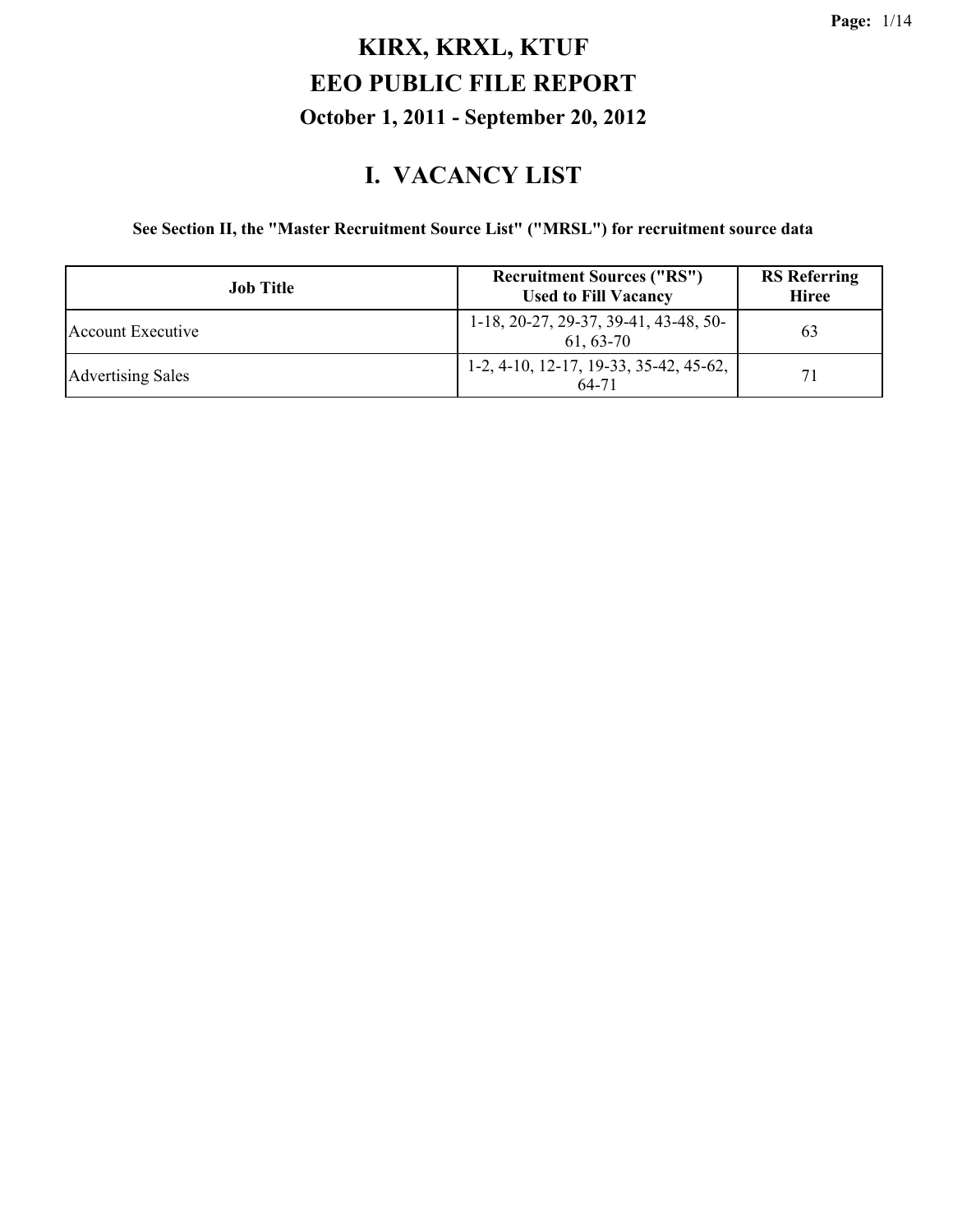| <b>RS</b><br><b>Number</b> | <b>RS</b> Information                                                                                                                                                                       | <b>Source Entitled</b><br>to Vacancy<br><b>Notification?</b><br>(Yes/No) | <b>No. of Interviewees</b><br><b>Referred by RS</b><br>Over<br><b>Reporting Period</b> |
|----------------------------|---------------------------------------------------------------------------------------------------------------------------------------------------------------------------------------------|--------------------------------------------------------------------------|----------------------------------------------------------------------------------------|
| $\mathbf{1}$               | American Indian Center<br>309 North Jefferson<br>Springfield, Missouri 65806<br>Phone: 417-866-3439<br>Email:<br>Fax: 1-816-471-8543<br><b>Christine Molley</b>                             | N                                                                        | $\boldsymbol{0}$                                                                       |
| $\overline{2}$             | American Indian Council<br>317 North 11th Street 7th Floor<br>St. Louis, Missouri 63101<br>Phone: 314-589-6653<br>Email:<br>Fax: 1-314-231-7923<br>Dawn Jordan                              | $\mathbf N$                                                              | $\boldsymbol{0}$                                                                       |
| $\overline{3}$             | <b>Black Economic Union</b><br>1601 East 18th Street Suite 300<br>Kansas City, Missouri 64180<br>Phone: 816-474-1080<br>Email: mba@mbaweb.org<br>Fax: 1-816-474-5805<br><b>Cathy Thomas</b> | N                                                                        | $\boldsymbol{0}$                                                                       |
| $\overline{4}$             | <b>Broadcast Center</b><br>2360 Hampton Avenue<br>St. Louis, Missouri 63139<br>Phone: 314-647-8181<br>Email: placement@broadcastcenterinfo.com<br>$Fax : 1--$<br>Kara Savio                 | $\mathbf N$                                                              | $\boldsymbol{0}$                                                                       |
| 5                          | <b>Broadcast Center</b><br>2360 Hampton Ave<br>St. Louis, Missouri 63136<br>Phone: 314-647-8181<br>Email: placement@broadcastcenterinfo.com<br>Fax: 1-314-647-1575<br>Jim Bland             | ${\bf N}$                                                                | $\boldsymbol{0}$                                                                       |
| 6                          | Broadcast Center of St. Louis<br>2360 Hampton<br>St. Louis, Missouri 63139<br>Phone: 314-647-8181<br>Email: mba@mbaweb.org<br>Fax: 1-314-647-1575<br>Kara Savio                             | ${\bf N}$                                                                | $\boldsymbol{0}$                                                                       |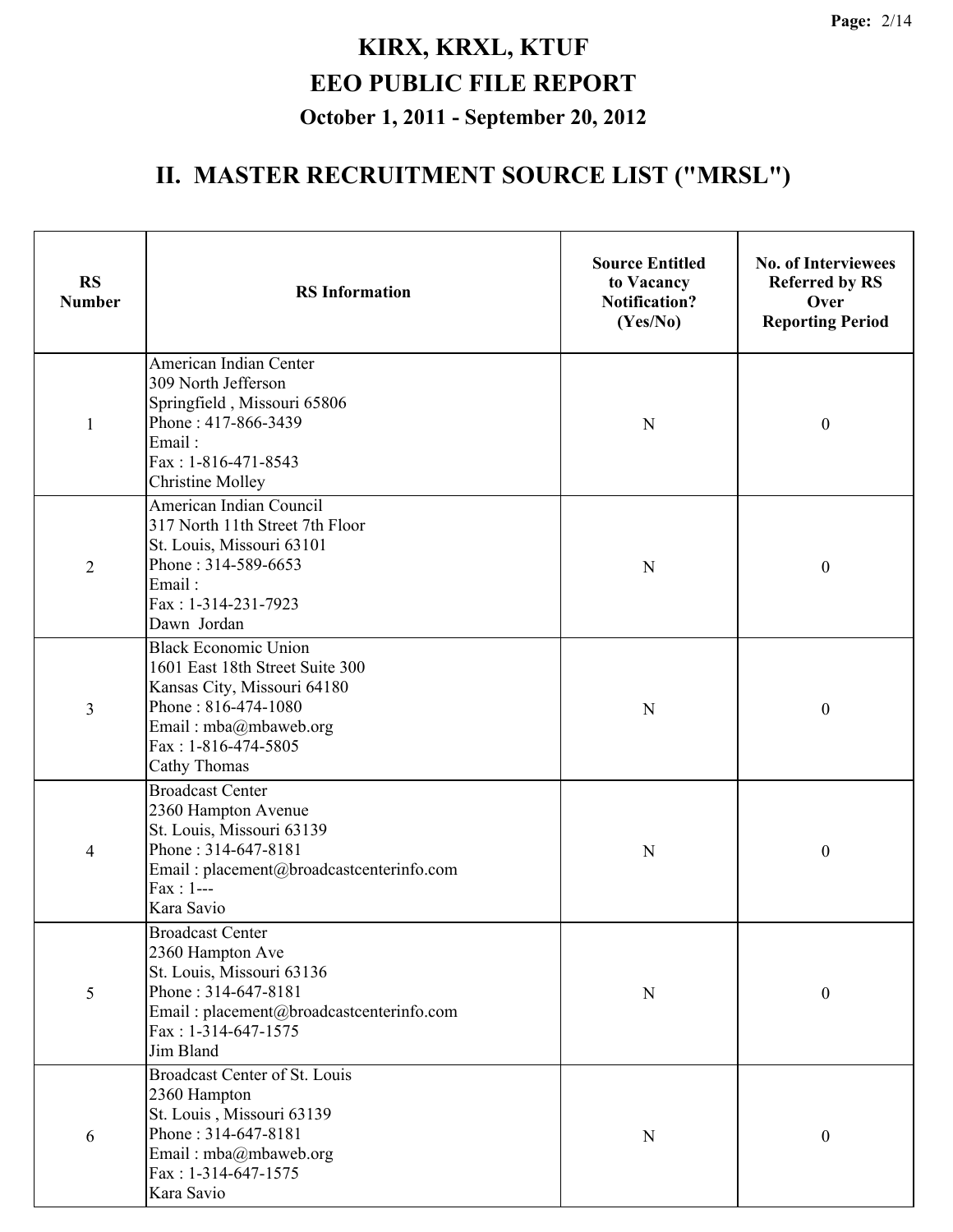| <b>RS</b><br><b>Number</b> | <b>RS</b> Information                                                                                                                                                                              | <b>Source Entitled</b><br>to Vacancy<br><b>Notification?</b><br>(Yes/No) | <b>No. of Interviewees</b><br><b>Referred by RS</b><br>Over<br><b>Reporting Period</b> |
|----------------------------|----------------------------------------------------------------------------------------------------------------------------------------------------------------------------------------------------|--------------------------------------------------------------------------|----------------------------------------------------------------------------------------|
| $\overline{7}$             | <b>Central Methodist College</b><br>CMC; 411 Central Methodist Square<br>Fayette, Missouri 65248<br>Phone: 660-248-3391<br>Url: NONE<br>Email: mba@mbaweb.org<br>Fax: 1-660-248-3469<br>Mark Kelty | $\mathbf N$                                                              | $\boldsymbol{0}$                                                                       |
| 8                          | Central Missouri State Univ.<br>Wood 11; CMSU Corner of College & Clark<br>Warrensburg, Missouri 64093<br>Phone: 660-543-4155<br>Email: mba@mbaweb.org<br>Fax: $1-660-543-4668$<br>Theresa Alewel  | $\mathbf N$                                                              | $\boldsymbol{0}$                                                                       |
| 9                          | College of the Ozarks<br>PO Box 17<br>Point Lookout, Missouri 65726<br>Phone: 417-334-6411<br>Email: mba@mbaweb.org<br>Fax: 1-417-690-3246<br>Ron Martin                                           | N                                                                        | $\boldsymbol{0}$                                                                       |
| 10                         | College of the Ozarks<br>PO Box 17<br>Point Lookout, Missouri 65726<br>Phone: 417-334-6411<br>Email:<br>Fax: 1-417-335-2618<br>Ron Martin                                                          | N                                                                        | $\boldsymbol{0}$                                                                       |
| 11                         | Columbia College<br>1001 Rogers Street<br>Columbia, Missouri 65216<br>Phone: 573-875-7425<br>Email: mba@mbaweb.org<br>Fax: 1-573-875-7526<br>Don Malson                                            | ${\bf N}$                                                                | $\boldsymbol{0}$                                                                       |
| 12                         | Columbia College<br>1001 Rogers Street<br>Columbia, Missouri 65216<br>Phone: 573-875-7260<br>Email:<br>Fax: 1-573-875-7209<br><b>Bruce Strickland</b>                                              | ${\bf N}$                                                                | $\boldsymbol{0}$                                                                       |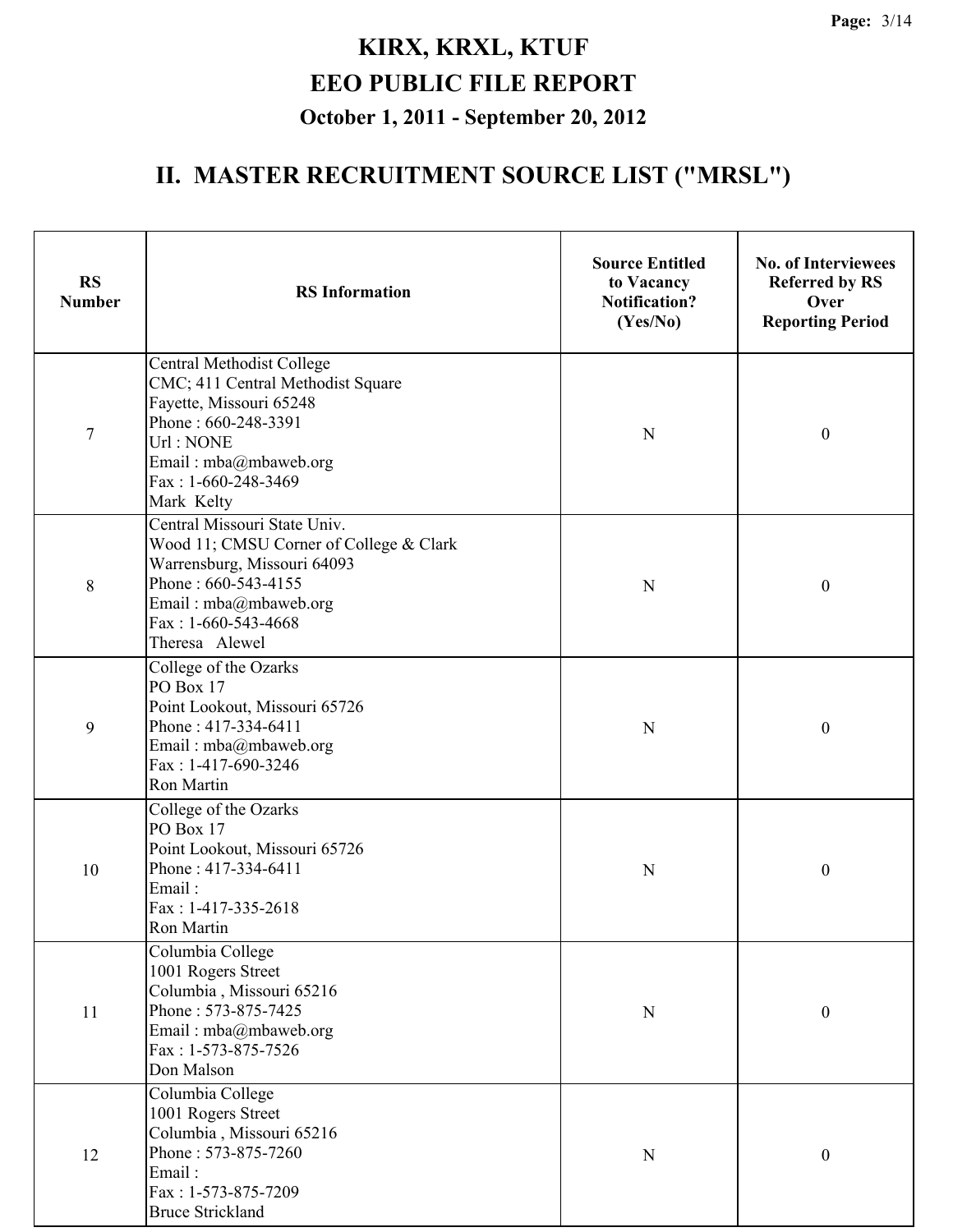| <b>RS</b><br><b>Number</b> | <b>RS</b> Information                                                                                                                                                                                   | <b>Source Entitled</b><br>to Vacancy<br><b>Notification?</b><br>(Yes/No) | <b>No. of Interviewees</b><br><b>Referred by RS</b><br>Over<br><b>Reporting Period</b> |
|----------------------------|---------------------------------------------------------------------------------------------------------------------------------------------------------------------------------------------------------|--------------------------------------------------------------------------|----------------------------------------------------------------------------------------|
| 13                         | Columbia Daily Tribune<br>101 North 4th Street<br>Columbia, Missouri 65201<br>Phone: (573) 815-1855<br>Email:<br>Fax: 1-573-815-1701<br><b>Classified Department</b>                                    | N                                                                        | $\boldsymbol{0}$                                                                       |
| 14                         | DeVry Institute of Technology<br>11224 Holmes Rd<br>Kansas City, Missouri 64131<br>Phone: 8169410430<br>Email:<br>Fax: 1-816-941-0896<br>DeVry Institute of Technology DeVry Institute of<br>Technology | N                                                                        | $\boldsymbol{0}$                                                                       |
| 15                         | Division of Workforce Development<br>1716 Four Seasons Drive<br>Jefferson City, Missouri 65101<br>Phone: 573-526-8115<br>Email: Dylan.minor@ded.mo.gov<br>Fax: 1-573-526-3494<br>Dylan Minor            | N                                                                        | $\boldsymbol{0}$                                                                       |
| 16                         | Drury College<br>900 North Benton Avenue<br>Springfield, Missouri 65802<br>Phone: 417-873-6817<br>Email: mba@mbaweb.org<br>Fax: 1-417-873-7808<br>Tina Moore                                            | N                                                                        | $\boldsymbol{0}$                                                                       |
| 17                         | Drury College<br>900 North Benton Ave<br>Springfield, Missouri 65802<br>Phone: 4178658731<br>Email:<br>Fax: 1-417-873-7821<br>Drury College Drury College                                               | $\mathbf N$                                                              | $\boldsymbol{0}$                                                                       |
| 18                         | <b>Drury University</b><br>900 North Benton, FSC 114<br>Springfield, Missouri 65802<br>Phone: 417-873-7284<br>Email:<br>Fax: 1-417-873-7284<br>Tina Moore                                               | N                                                                        | $\boldsymbol{0}$                                                                       |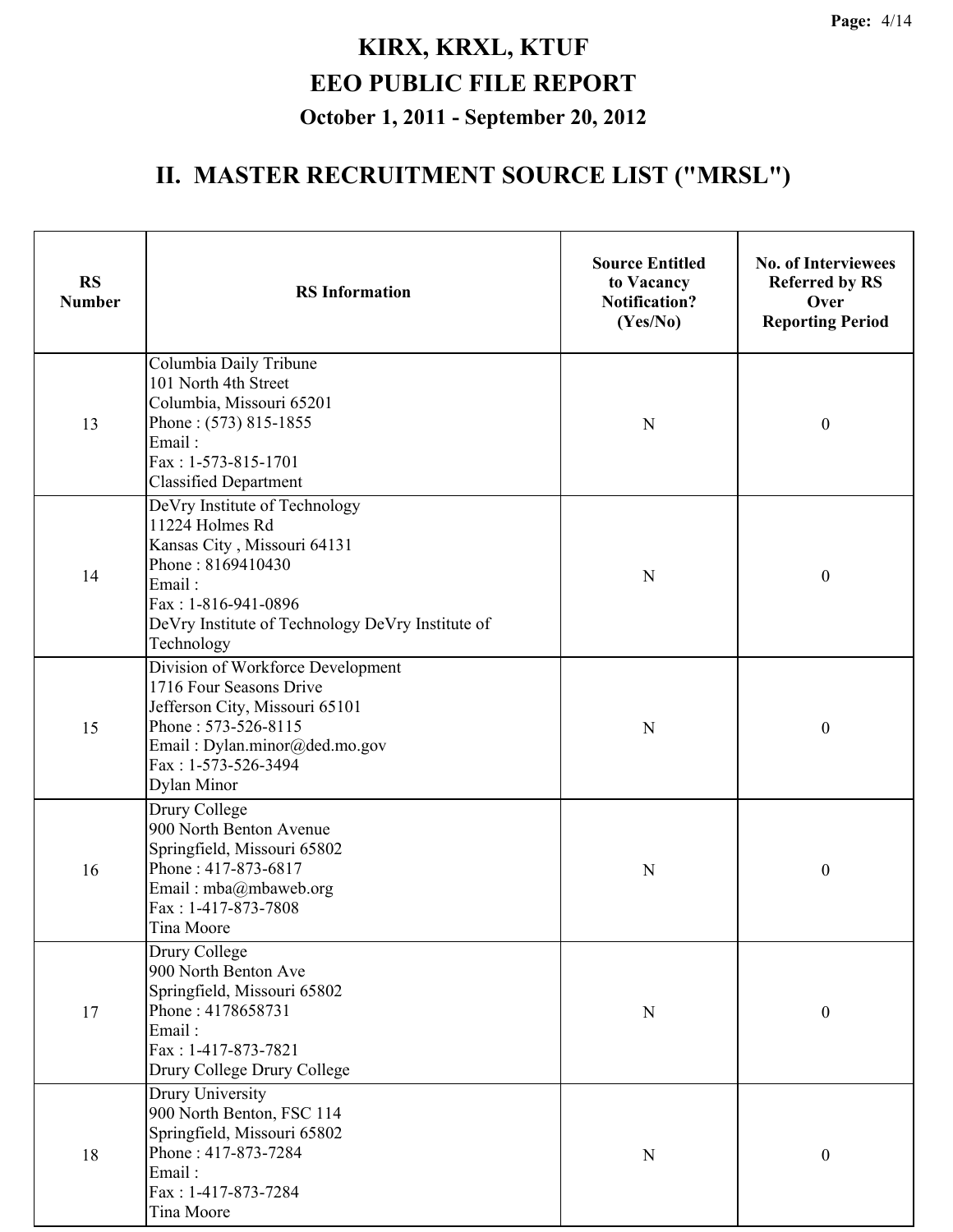| <b>RS</b><br><b>Number</b> | <b>RS</b> Information                                                                                                                                                         | <b>Source Entitled</b><br>to Vacancy<br><b>Notification?</b><br>(Yes/No) | <b>No. of Interviewees</b><br><b>Referred by RS</b><br>Over<br><b>Reporting Period</b> |
|----------------------------|-------------------------------------------------------------------------------------------------------------------------------------------------------------------------------|--------------------------------------------------------------------------|----------------------------------------------------------------------------------------|
| 19                         | <b>Evangel University</b><br>1111 N Glenstone<br>Springfield, Missouri 65802<br>Phone: 417-865-2811<br>Email:<br>Fax: 1-417-865-2811<br>Thelma Weatherly                      | ${\bf N}$                                                                | $\boldsymbol{0}$                                                                       |
| 20                         | Fontbonne College<br>6800 Wydown Blvd.<br>St. Louis, Missouri 63105<br>Phone: 314-889-1434<br>Email:<br>Fax: 1-314-889-1451<br>Jennifer Self                                  | ${\bf N}$                                                                | $\boldsymbol{0}$                                                                       |
| 21                         | Goodwill Industries<br>1727 Locust<br>St. Louis, Missouri 63103<br>Phone: 314-241-3464<br>Email:<br>Fax: 1-314-241-2346<br><b>Rodney Watts</b>                                | $\mathbf N$                                                              | $\boldsymbol{0}$                                                                       |
| 22                         | Guadalupe Center<br>2641 Belleview<br>Kansas City, Missouri 64108<br>Phone: (816) 561-6885<br>Url : www.tornadic.com/gci/<br>Email:<br>Fax: (816) 561-7009<br>Frances Wallace | ${\bf N}$                                                                | $\boldsymbol{0}$                                                                       |
| 23                         | Hannibal-Lagrange College<br>2800 Palmyer Road<br>Hannibal, Missouri 63401<br>Phone: 573-221-3675<br>Email: mba@mbaweb.org<br>Fax: 1-573-221-6594<br>Dr. Karry Richardson     | ${\bf N}$                                                                | $\boldsymbol{0}$                                                                       |
| 24                         | Harris-Stowe State College<br>3026 Laclede Ave.<br>St. Louis, Missouri 63103<br>Phone: 3147-340-3512<br>Email: mba@mbaweb.org<br>Fax: 1-314-340-3389<br>Wanda McNeal          | ${\bf N}$                                                                | $\boldsymbol{0}$                                                                       |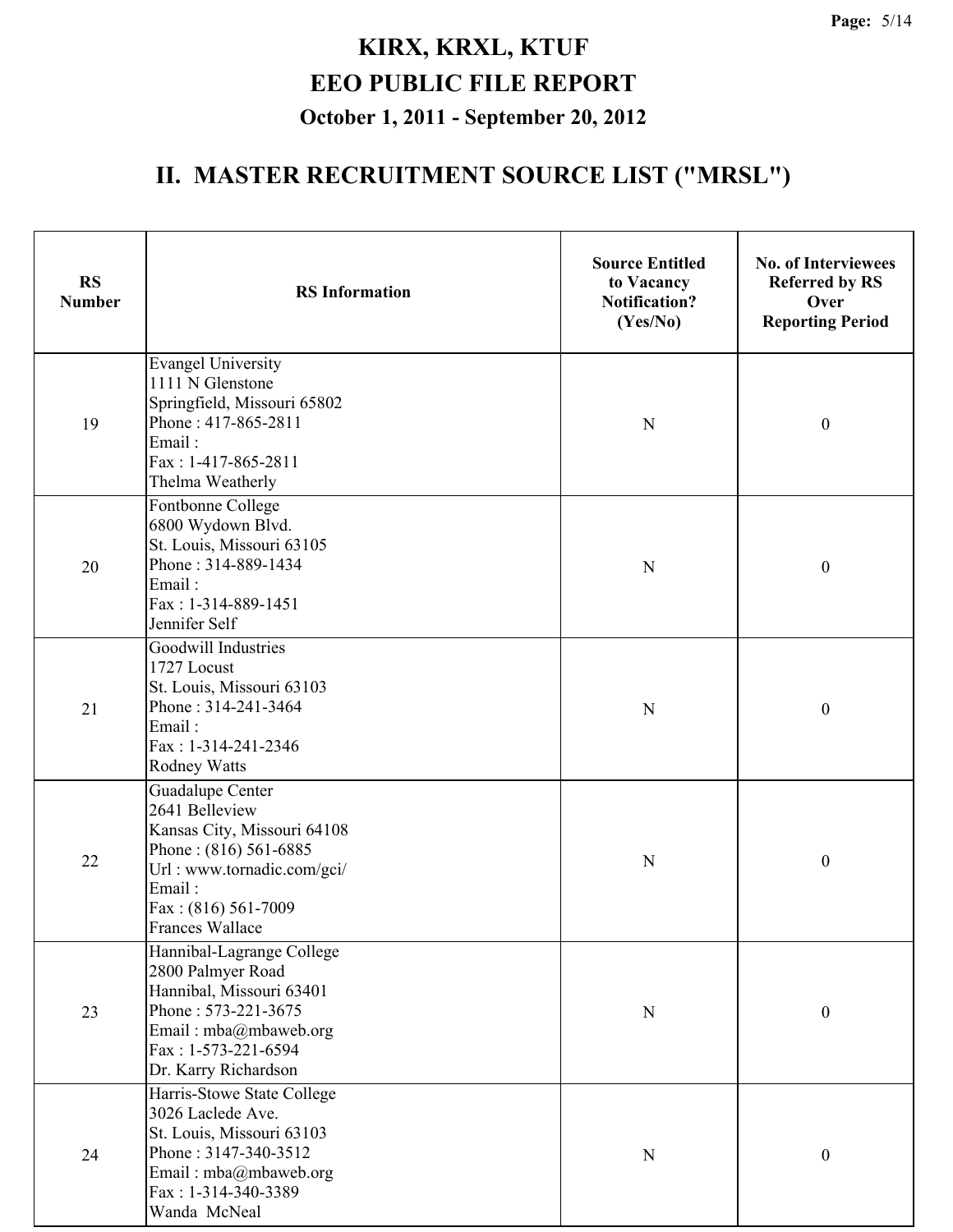| <b>RS</b><br><b>Number</b> | <b>RS</b> Information                                                                                                                                                                                              | <b>Source Entitled</b><br>to Vacancy<br><b>Notification?</b><br>(Yes/No) | <b>No. of Interviewees</b><br><b>Referred by RS</b><br>Over<br><b>Reporting Period</b> |
|----------------------------|--------------------------------------------------------------------------------------------------------------------------------------------------------------------------------------------------------------------|--------------------------------------------------------------------------|----------------------------------------------------------------------------------------|
| 25                         | Heart of America Indian Center<br>600 West 39th St.<br>Kansas City, Missouri 64111<br>Phone: (816) 931-5229<br>Url: members.aol.com/indianbrav/haic.html<br>Email:<br>Fax: (816) 421-6493<br>Director of Placement | $\mathbf N$                                                              | $\boldsymbol{0}$                                                                       |
| 26                         | Joes<br>1110 N Tenth<br>Jamestown, Missouri 65046<br>Phone: 660-849-2412<br>Email:<br>Fax: 1-573-634-8258<br>Joe Henderson                                                                                         | ${\bf N}$                                                                | $\boldsymbol{0}$                                                                       |
| 27                         | KRCG-TV Job Link 13<br>P.O. Box 659<br>Jefferson City, Missouri 65102<br>Phone: (573) 443-1300<br>Email:<br>Fax: 1-573-896-5193<br>Jeff Jones                                                                      | N                                                                        | $\boldsymbol{0}$                                                                       |
| 28                         | Lakes Country Resource Center<br>PO Box 1537<br>Camdenton, Missouri 65020<br>Phone: 5733462487<br>Email:<br>Fax: 1-573-346-3957<br>Patrick Miller                                                                  | $\mathbf N$                                                              | $\boldsymbol{0}$                                                                       |
| 29                         | <b>Lincoln University</b><br>820 Chestnut Street<br>Jefferson City, Missouri 65102<br>Phone: 573-681-5167<br>Email:<br>Fax: 1-573-681-5165<br>Ronald Nelson                                                        | ${\bf N}$                                                                | $\boldsymbol{0}$                                                                       |
| 30                         | Lindenwood College<br>209 South Kingshighway<br>St. Charles, Missouri 63301<br>Phone: 636-949-4806<br>Email: mba@mbaweb.org<br>Fax: 1-636-949-4790<br>Dana Wehrli                                                  | ${\bf N}$                                                                | $\boldsymbol{0}$                                                                       |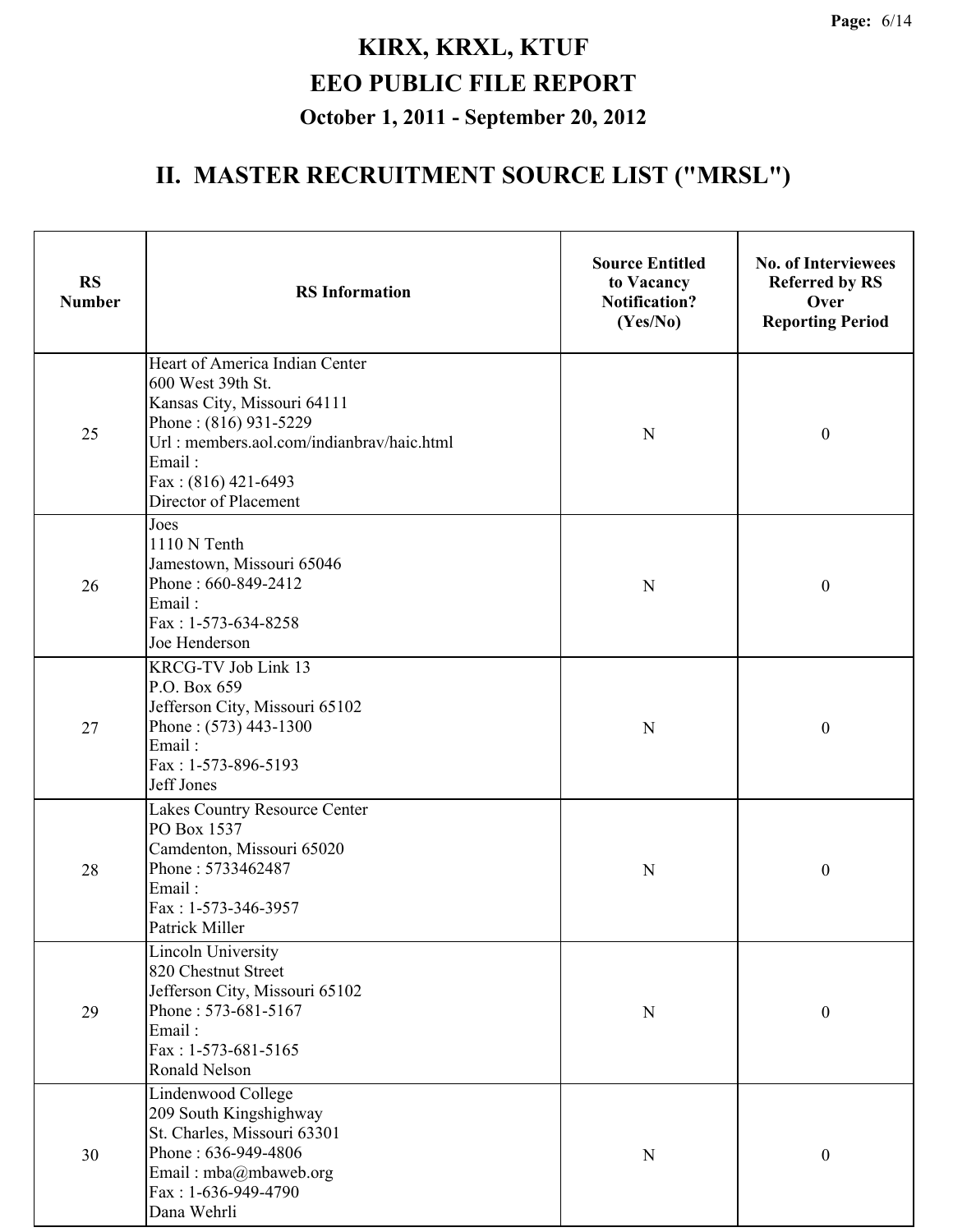| <b>RS</b><br><b>Number</b> | <b>RS</b> Information                                                                                                                                                                                                                                          | <b>Source Entitled</b><br>to Vacancy<br><b>Notification?</b><br>(Yes/No) | <b>No. of Interviewees</b><br><b>Referred by RS</b><br>Over<br><b>Reporting Period</b> |
|----------------------------|----------------------------------------------------------------------------------------------------------------------------------------------------------------------------------------------------------------------------------------------------------------|--------------------------------------------------------------------------|----------------------------------------------------------------------------------------|
| 31                         | Missouri Broadcasters Assoc.<br>P.O. Box 104445<br>Jefferson City, Missouri 65110<br>Phone: 573-636-6692<br>Email: dhicks@mbaweb.org<br>Fax: 1-573-634-8258<br>Don Hicks                                                                                       | $\mathbf N$                                                              | $\boldsymbol{0}$                                                                       |
| 32                         | Missouri Career Center<br>1514 S. Glenstone<br>Springfield, Missouri 65804<br>Phone: 417-887-4343<br>Email:<br>Fax: 1-417-888-4076<br>Veronica Lowe                                                                                                            | $\mathbf N$                                                              | $\boldsymbol{0}$                                                                       |
| 33                         | Missouri Career Center<br>2105 E. Normal<br>Kirksville, Missouri 63501<br>Phone: 660-785-2400<br>Email:<br>Fax: 1-660-785-2404<br>Cathy Collop                                                                                                                 | N                                                                        | $\boldsymbol{0}$                                                                       |
| 34                         | Missouri School of Journalism<br>120 Neff Hall<br>Columbia, Missouri 65201<br>Phone: 573-882-1908<br>Email: mba@mbaweb.org<br>Fax: 1-573-884-8989<br>Phou Sengsavanh                                                                                           | $\mathbf N$                                                              | $\boldsymbol{0}$                                                                       |
| 35                         | Missouri School of Journalism<br>Univ. of Missouri-Columbia - 120 Neff Hall<br>Columbia, Missouri 65211<br>Phone: (573) 882-4821<br>Url: www.journalism.missouri/edu/careers<br>Email: journalism@missouri.edu<br>Fax: (573) 884-5400<br>Director of Placement | ${\bf N}$                                                                | $\boldsymbol{0}$                                                                       |
| 36                         | Missouri Southern State College<br>3950 East Newman Road<br>Joplin, Missouri 64801<br>Phone: 417-625-3137<br>Email: mba@mbaweb.org<br>Fax: 1-417-625-9338<br>Pat Hurley                                                                                        | $\mathbf N$                                                              | $\boldsymbol{0}$                                                                       |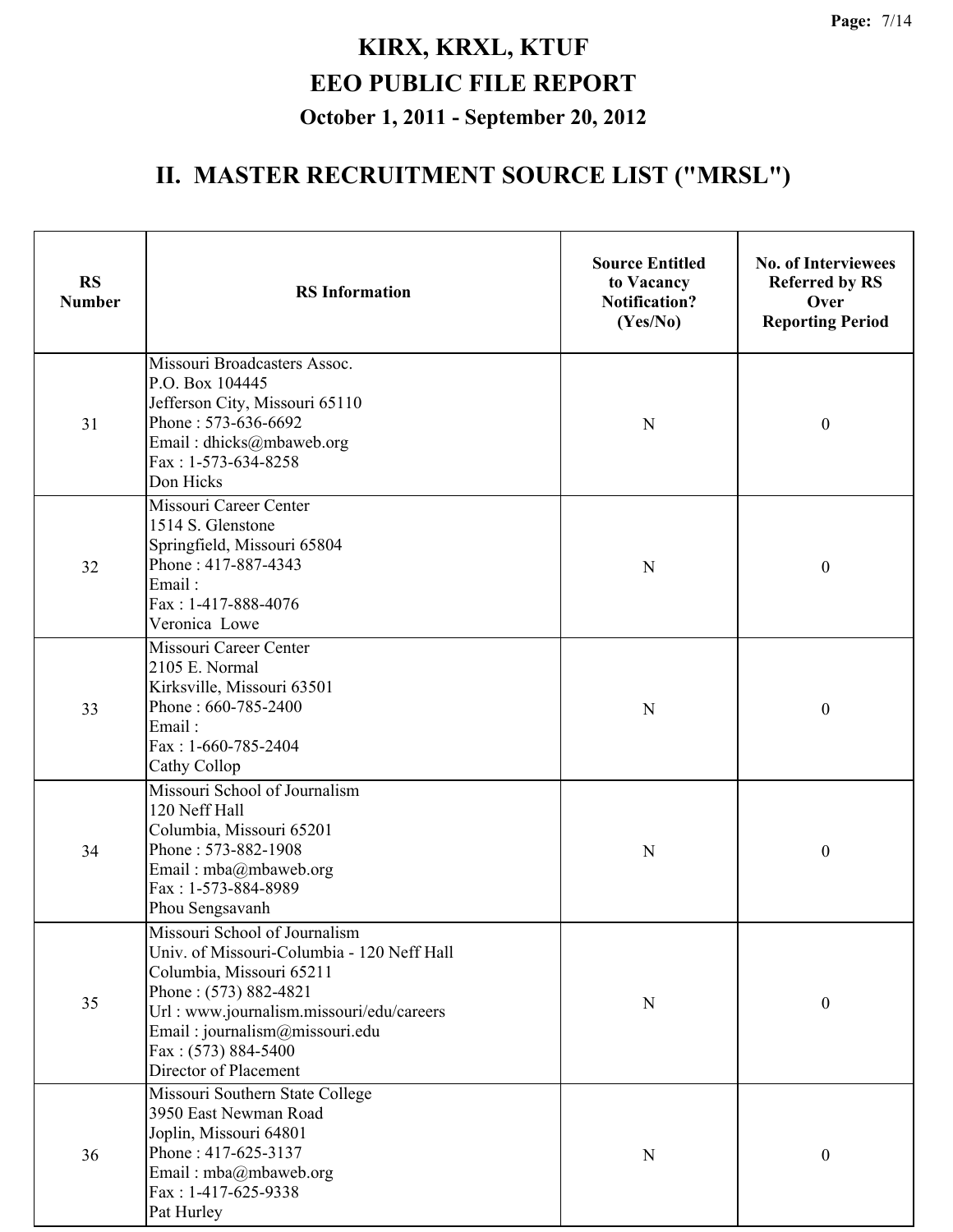| <b>RS</b><br><b>Number</b> | <b>RS</b> Information                                                                                                                                                                                                                    | <b>Source Entitled</b><br>to Vacancy<br><b>Notification?</b><br>(Yes/No) | <b>No. of Interviewees</b><br><b>Referred by RS</b><br>Over<br><b>Reporting Period</b> |
|----------------------------|------------------------------------------------------------------------------------------------------------------------------------------------------------------------------------------------------------------------------------------|--------------------------------------------------------------------------|----------------------------------------------------------------------------------------|
| 37                         | Missouri Southern State College<br>3950 E Newman Rd<br>Joplin, Missouri 64801<br>Phone: 417-625-9300<br>Email:<br>Fax: 1-417-625-3121<br>Missouri Southern State College Missouri Southern State<br>College                              | N                                                                        | $\boldsymbol{0}$                                                                       |
| 38                         | Missouri Southern State University<br>3950 East Newman Road<br>Joplin, Missouri 64801<br>Phone: 417-625-9580<br>Email:<br>Fax: 1-417-625-9397<br>Ward Bryant                                                                             | N                                                                        | $\boldsymbol{0}$                                                                       |
| 39                         | Missouri Valley College<br>500 East College<br>Marhall, Missouri 65340<br>Phone: 660-831-4080<br>Email: mba@mbaweb.org<br>Fax: 1-660-831-4039<br><b>Brie Dittmer</b>                                                                     | N                                                                        | $\boldsymbol{0}$                                                                       |
| 40                         | North Central Missouri College<br>1301 Main Street<br>Trenton, Missouri 64683<br>Phone: 660-359-3948<br>Email: SHamilton@Mail.Ncmissouri.edu<br>Fax: 1-660-359-2211<br>Kristi Weldon                                                     | N                                                                        | $\boldsymbol{0}$                                                                       |
| 41                         | Northwest Missouri State University<br>no listing<br>Maryville, Missouri 64468<br>Phone: 816-562-1212<br>Email: career@nwmissouri.edu<br>$Fax: 1--$<br>Northwest Missouri State University Northwest Missouri<br><b>State University</b> | N                                                                        | $\boldsymbol{0}$                                                                       |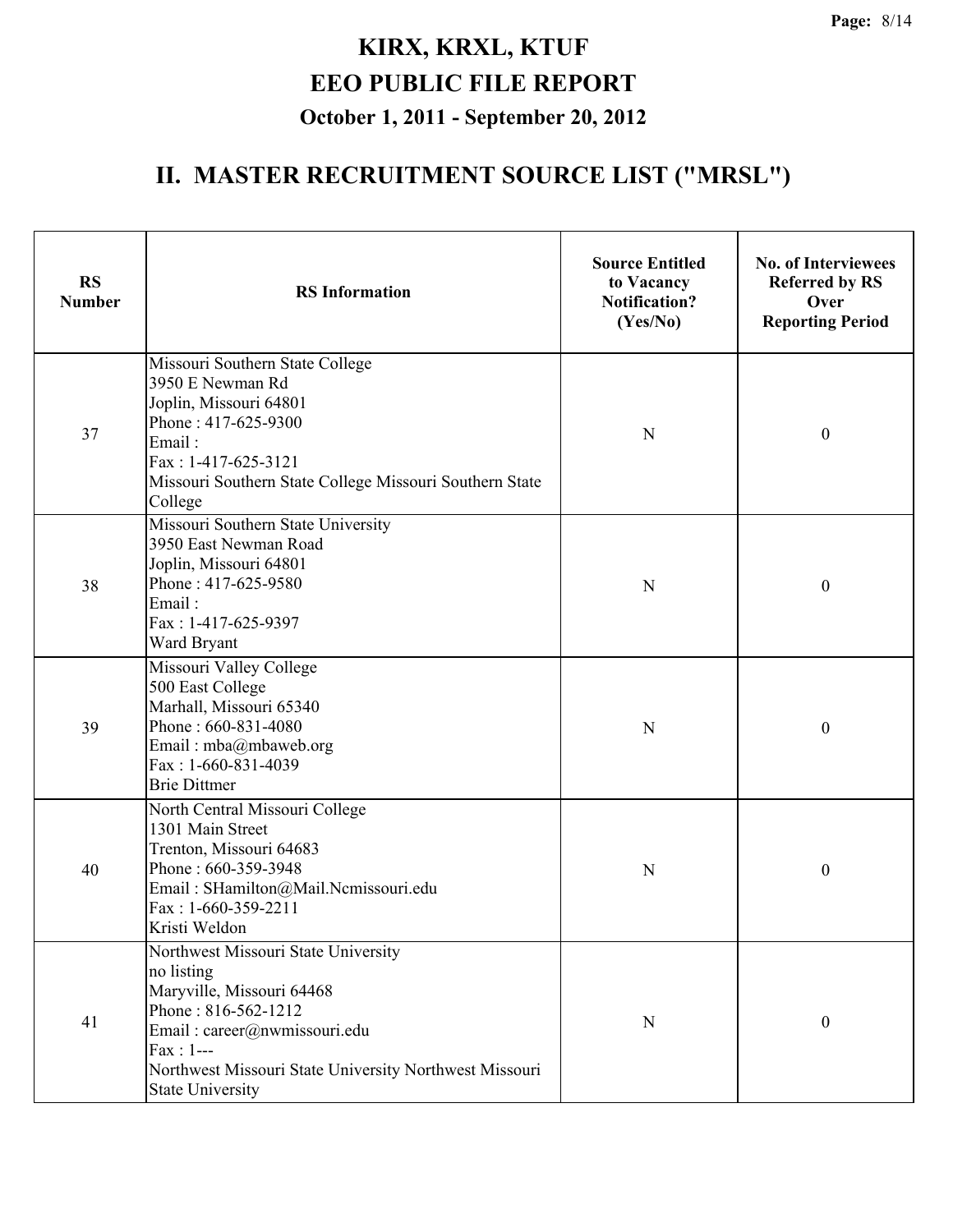| <b>RS</b><br><b>Number</b> | <b>RS</b> Information                                                                                                                                                                                                                 | <b>Source Entitled</b><br>to Vacancy<br><b>Notification?</b><br>(Yes/No) | <b>No. of Interviewees</b><br><b>Referred by RS</b><br>Over<br><b>Reporting Period</b> |
|----------------------------|---------------------------------------------------------------------------------------------------------------------------------------------------------------------------------------------------------------------------------------|--------------------------------------------------------------------------|----------------------------------------------------------------------------------------|
| 42                         | Nortwest Missouri State University<br>800 University Drive<br>Maryville, Missouri 64468<br>Phone: 660-562-1250<br>Email: career@mail.nwmissouri.edu<br>Fax: 1-660-562-1384<br>Joan Schneider                                          | N                                                                        | $\boldsymbol{0}$                                                                       |
| 43                         | Rockhurst College<br>1100 Rockhurst Rd<br>Kansas City, Missouri 64110<br>Phone: 816-501-4000<br>Email:<br>Fax: Manual posting<br>Rockhurst College Rockhurst College                                                                  | N                                                                        | $\boldsymbol{0}$                                                                       |
| 44                         | <b>SMSU</b><br>901 S. National<br>Springfield, Missouri 65804<br>Phone: 417-836-6861<br>Email:<br>Fax: 1-417-836-6861<br>Margie Wieland                                                                                               | N                                                                        | $\boldsymbol{0}$                                                                       |
| 45                         | Southeast Missouri State University<br>One University Plaza<br>Cape Girardeau, Missouri 63701<br>Phone: 573-651-2000<br>Email: careerlinkages@semo.edu<br>Fax: 1-573-651-2532<br>Sandy White                                          | N                                                                        | $\boldsymbol{0}$                                                                       |
| 46                         | Southwest Missouri State University<br>901 South National<br>Springfield, Missouri 65804<br>Phone: 417-836-5636<br>Email: mba@mbaweb.org<br>Fax: 1-417-836-6797<br><b>Jack Hunter</b>                                                 | N                                                                        | $\boldsymbol{0}$                                                                       |
| 47                         | Southwest Missouri State University<br>901 South National<br>Springfield, Missouri 65804<br>Phone: 417-836-5000<br>Email:<br>Fax: 1-417-836-6583<br>Southwest Missouri State University Southwest Missouri<br><b>State University</b> | $\mathbf N$                                                              | $\boldsymbol{0}$                                                                       |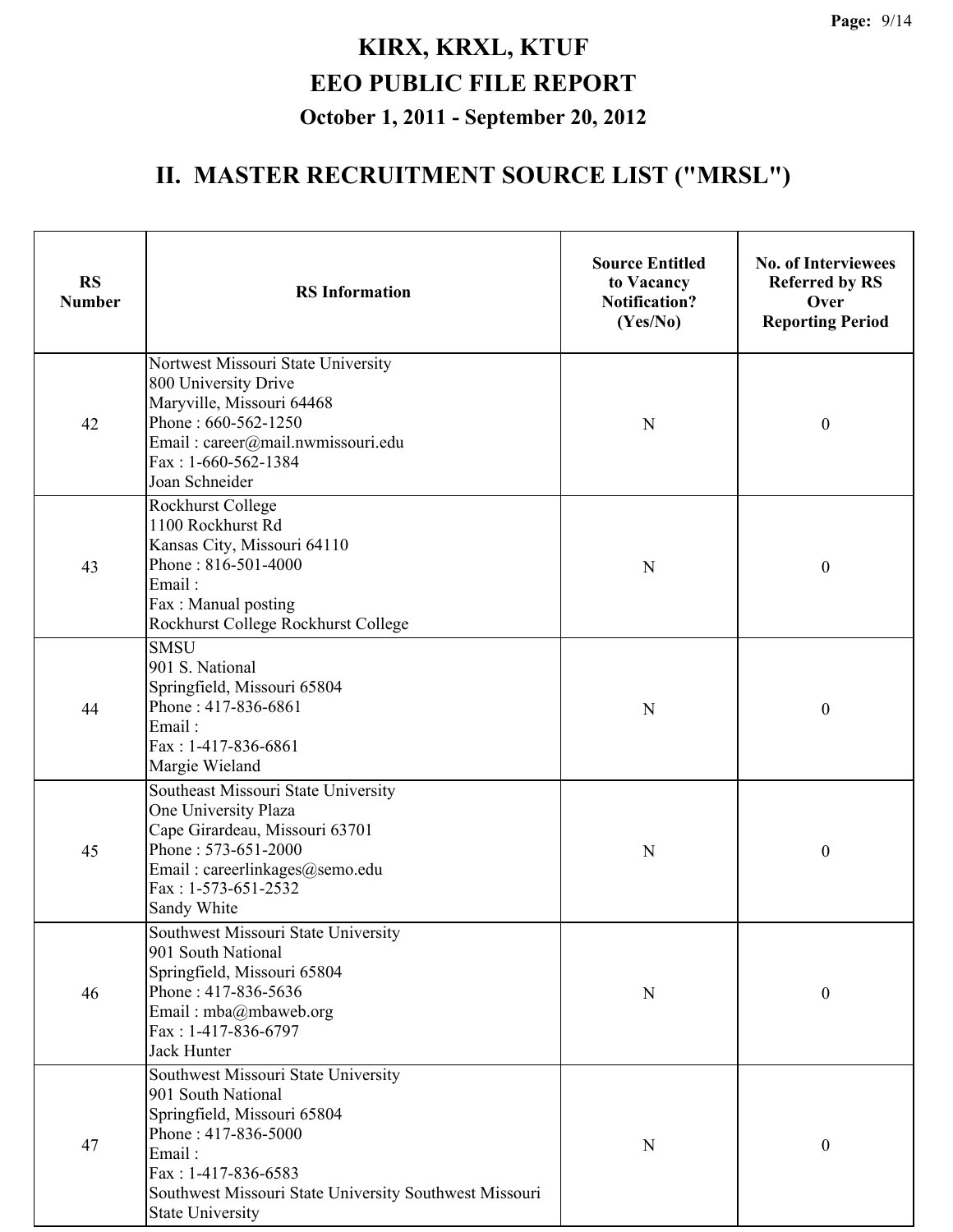| <b>RS</b><br><b>Number</b> | <b>RS</b> Information                                                                                                                                                                           | <b>Source Entitled</b><br>to Vacancy<br><b>Notification?</b><br>(Yes/No) | <b>No. of Interviewees</b><br><b>Referred by RS</b><br>Over<br><b>Reporting Period</b> |
|----------------------------|-------------------------------------------------------------------------------------------------------------------------------------------------------------------------------------------------|--------------------------------------------------------------------------|----------------------------------------------------------------------------------------|
| 48                         | Spherion<br>1133 Washington Street<br>Chillicothe, Missouri 64601<br>Phone: 660-646-2120<br>Email: SuzanneKeith@spherion.com<br>Fax: $1-660-646-2129$<br><b>Suzanne Keith</b>                   | $\mathbf N$                                                              | $\boldsymbol{0}$                                                                       |
| 49                         | St. Louis Community College<br>300 S. Broadway<br>St. Louis, Missouri 63102<br>Phone: 314-539-5210<br>Email:<br>Fax: 1-314-539-5493<br>S. Lonati                                                | ${\bf N}$                                                                | $\boldsymbol{0}$                                                                       |
| 50                         | St. Louis University<br>221 North Grand Blvd.<br>St. Louis, Missouri 63130<br>Phone: 314-977-2828<br>Email: mba@mbaweb.org<br>Fax: 1-314-977-3486<br><b>Scott Plowman</b>                       | N                                                                        | $\boldsymbol{0}$                                                                       |
| 51                         | The Urban League<br>3701 Grandel Square<br>St. Louis, Missouri 63156<br>Phone: 314-615-3624<br>Email: styler@urbanleague.stl.org<br>Fax: 1-314-531-7462<br>Sidney Tyler                         | $\mathbf N$                                                              | $\boldsymbol{0}$                                                                       |
| 52                         | Univ. of Missouri-Columbia<br>11 Jesse Hall<br>Columbia, Missouri 65201<br>Phone: 573-882-0878<br>Email: mba@mbaweb.org<br>Fax: 1-573-882-5440<br>Amanda Nell                                   | ${\bf N}$                                                                | $\boldsymbol{0}$                                                                       |
| 53                         | <b>University Career Center</b><br>McKinney Center 100 E. Normal<br>Kirksville, Missouri 63501<br>Phone: 660-785-4353<br>Email: careers@truman.edu<br>Fax: $1-660-785-4366$<br>Lesa Ketterlinus | ${\bf N}$                                                                | $\boldsymbol{0}$                                                                       |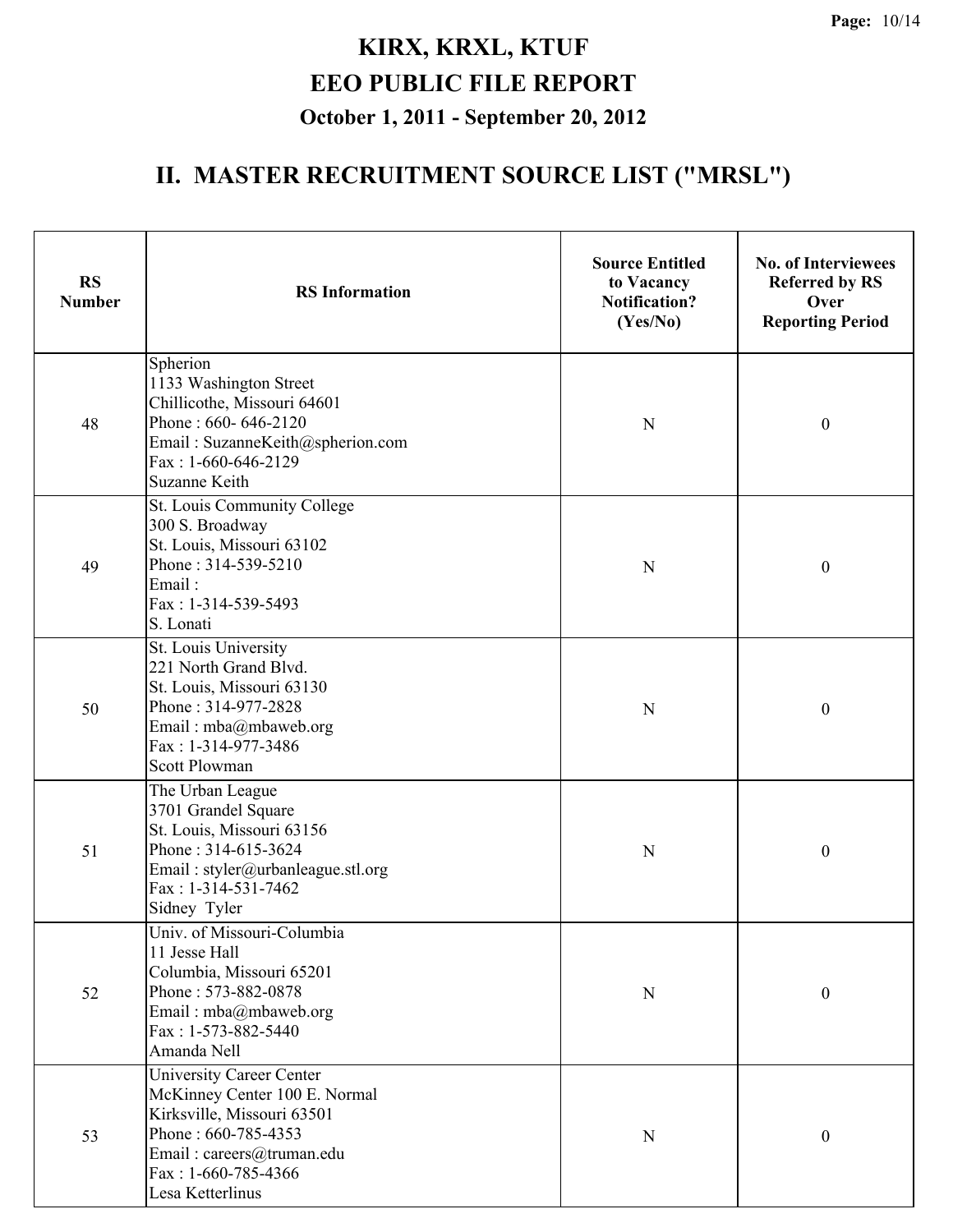| <b>RS</b><br><b>Number</b> | <b>RS</b> Information                                                                                                                                                                                                       | <b>Source Entitled</b><br>to Vacancy<br><b>Notification?</b><br>(Yes/No) | <b>No. of Interviewees</b><br><b>Referred by RS</b><br>Over<br><b>Reporting Period</b> |
|----------------------------|-----------------------------------------------------------------------------------------------------------------------------------------------------------------------------------------------------------------------------|--------------------------------------------------------------------------|----------------------------------------------------------------------------------------|
| 54                         | University of Missouri- Columbia<br>no listing<br>Columbia, Missouri 65211<br>Phone: 573-882-2121<br>Email:<br>Fax: 1-573-882-9907<br>University of Missouri- Columbia University of Missouri-<br>Columbia                  | N                                                                        | $\boldsymbol{0}$                                                                       |
| 55                         | University of Missouri- Kansas City<br>5100 Rockhill Rd<br>Kansas City, Missouri 64110<br>Phone: 816-235-1000<br>Email:<br>Fax: 1-816-235-1717<br>University of Missouri- Kansas City University of<br>Missouri-Kansas City | N                                                                        | $\boldsymbol{0}$                                                                       |
| 56                         | University of Missouri- Rolla<br>no listing<br>Rolla, Missouri 65401<br>Phone: 573-341-4114<br>Email:<br>Fax: 1-573-341-6306<br>University of Missouri- Rolla University of Missouri-<br>Rolla                              | N                                                                        | $\boldsymbol{0}$                                                                       |
| 57                         | University of Missouri- St. Louis<br>8001 Natural Bridge Rd<br>St. Louis, Missouri 63121<br>Phone: 314-516-5000<br>Email:<br>Fax: 1-314-516-5378<br>University of Missouri- St. Louis University of Missouri-<br>St. Louis  | N                                                                        | $\boldsymbol{0}$                                                                       |
| 58                         | University of Missouri-Kansas City<br>5100 Rockhill Road<br>Kansas City, Missouri 64110<br>Phone: 816-235-1228<br>Email:<br>Fax: 1-816-235-5515<br>Kelly Limpic                                                             | N                                                                        | $\boldsymbol{0}$                                                                       |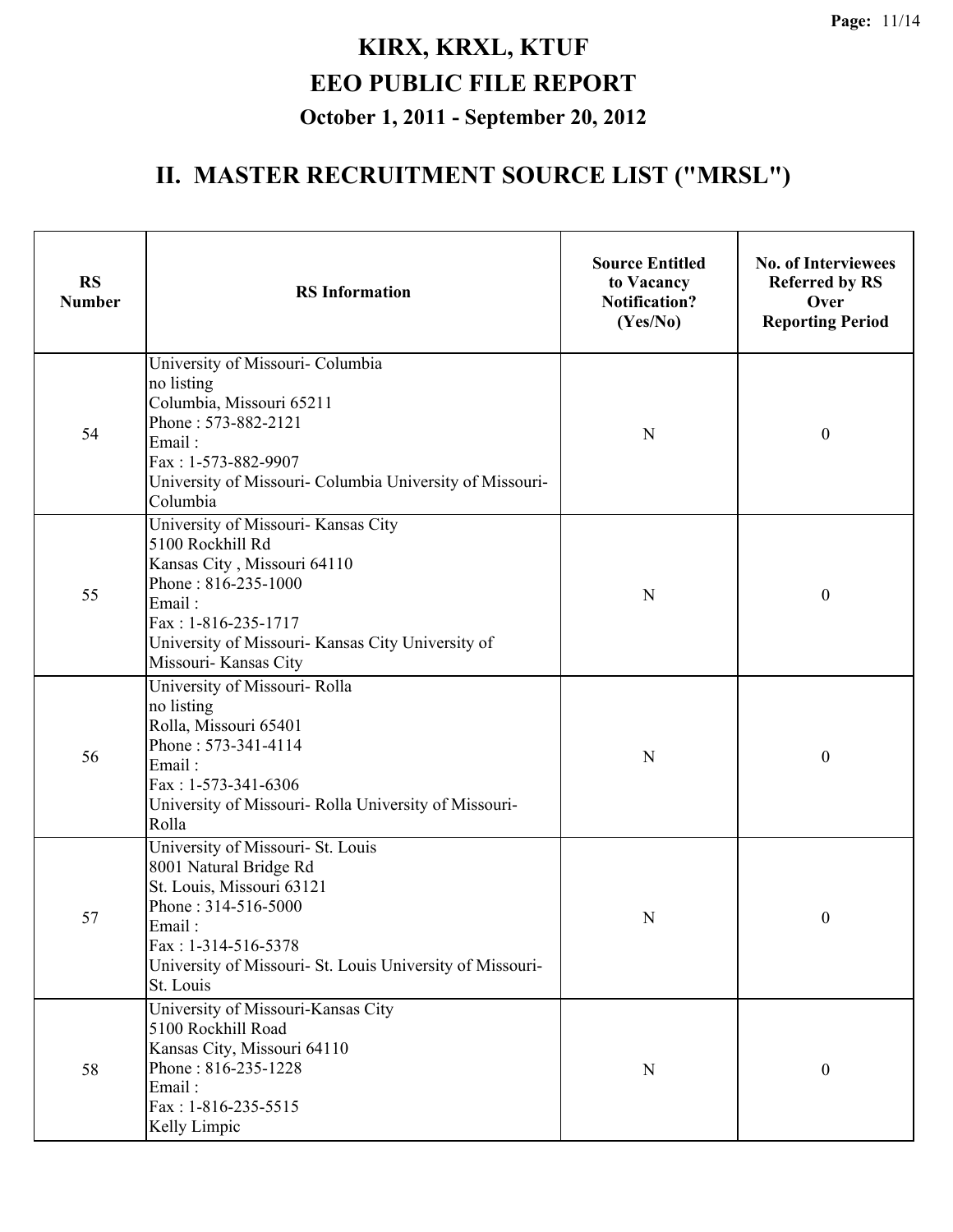| <b>RS</b><br><b>Number</b> | <b>RS</b> Information                                                                                                                                                                      | <b>Source Entitled</b><br>to Vacancy<br><b>Notification?</b><br>(Yes/No) | <b>No. of Interviewees</b><br><b>Referred by RS</b><br>Over<br><b>Reporting Period</b> |
|----------------------------|--------------------------------------------------------------------------------------------------------------------------------------------------------------------------------------------|--------------------------------------------------------------------------|----------------------------------------------------------------------------------------|
| 59                         | University of Missouri-St. Louis<br>8001 Natural Bridge Road<br>St. Louis, Missouri 63121<br>Phone: 314-516-5100<br>Email: mba@mbaweb.org<br>$Fax: 1-314-516-6535$<br><b>Emily Mceneny</b> | N                                                                        | $\boldsymbol{0}$                                                                       |
| 60                         | Unversity of Missouri-Rolla<br>1870 Miner Circle/303 Norwood Hall<br>Rolla, Missouri 65409<br>Phone: 573-341-4254<br>Email: mba@mbaweb.org<br>Fax: 1-573-341-4253<br><b>LeAnn Morton</b>   | N                                                                        | $\boldsymbol{0}$                                                                       |
| 61                         | <b>Washington University</b><br>1 Brooking Drive<br>St. Louis, Missouri 63130<br>Phone: 314-935-5930<br>Email: mba@mbaweb.org<br>Fax: 1-314-935-5905<br>Mark Smith                         | N                                                                        | $\boldsymbol{0}$                                                                       |
| 62                         | Waynesville St. Robert Chamber of Commerce<br>137 St. Robert Blvd<br>St. Robert, Missouri 65584<br>Phone: 573-336-5121<br>Email:<br>Fax: 1-573-336-5472<br>Rendy Conant                    | N                                                                        | $\boldsymbol{0}$                                                                       |
| 63                         | Website                                                                                                                                                                                    | ${\bf N}$                                                                | $\mathbf{1}$                                                                           |
| 64                         | Websites                                                                                                                                                                                   | ${\bf N}$                                                                | $\mathbf{0}$                                                                           |
| 65                         | Webster University<br>470 East Lockwood<br>Webster Groves, Missouri 63119<br>Phone: 314-968-7143<br>Email: $mba@m$ baweb.org<br>Fax: 1-314-968-7478<br>Ray Angle                           | N                                                                        | $\boldsymbol{0}$                                                                       |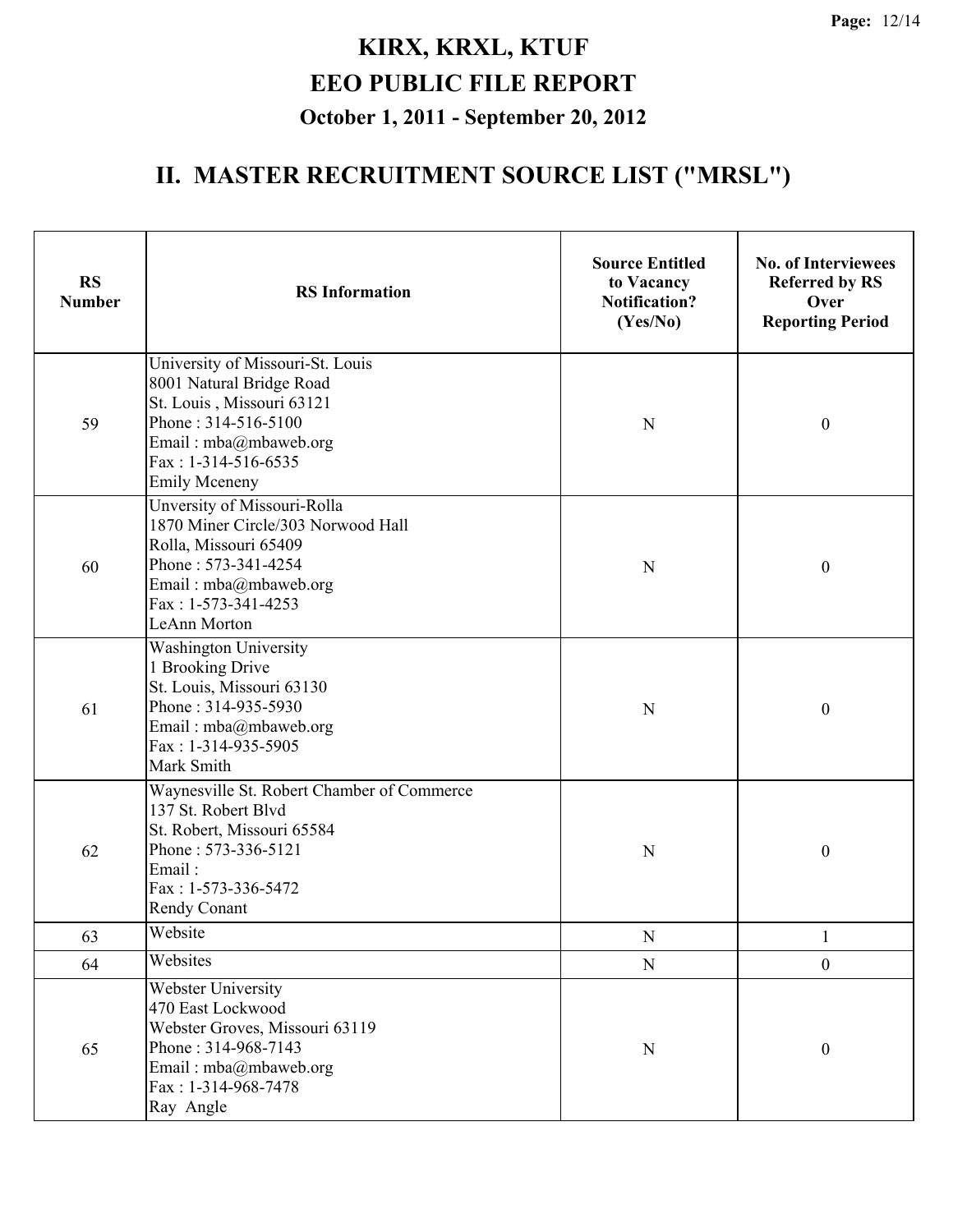| Webster University<br>470 East Lockwood<br>Webster Groves, Missouri 63119<br>Phone: 314-968-6900<br>66<br>N<br>$\boldsymbol{0}$<br>Email:<br>Fax: 1-314-968-7112<br>Webster University Webster University<br>Westminster College<br>501 Westminster Ave.<br>Fulton, Missouri 65251<br>Phone: 573-592-5226<br>67<br>N<br>$\boldsymbol{0}$<br>Email:<br>Fax: 1-573-592-5227<br>Carl Marriott<br><b>Westminster College</b><br>no listing<br>Fulton, Missouri 65251<br>Phone: 573-642-3361<br>68<br>$\mathbf N$<br>$\boldsymbol{0}$<br>Email:<br>Fax: 1-573-642-6356<br>Westminster College Westminster College<br>William Jewel College<br>500 College Hill<br>Liberty, Missouri 64068<br>Phone: 816-415-5938<br>69<br>$\boldsymbol{0}$<br>N<br>Email: mba@mbaweb.org<br>Fax: 1-816-415-5027<br>Judy Rychlewski<br>William Woods University<br>no listing<br>Fulton, Missouri 65251<br>Phone: 573-642-2251<br>70<br>$\boldsymbol{0}$<br>$\mathbf N$<br>Email:<br>$Fax: 1-573-592-1146$<br>William Woods University William Woods University<br>Word of mouth<br>71<br>$\mathbf N$<br>1<br>$\mathbf{2}$<br>TOTAL INTERVIEWS OVER REPORTING PERIOD: | <b>RS</b><br><b>Number</b> | <b>RS</b> Information | <b>Source Entitled</b><br>to Vacancy<br><b>Notification?</b><br>(Yes/No) | <b>No. of Interviewees</b><br><b>Referred by RS</b><br>Over<br><b>Reporting Period</b> |
|-------------------------------------------------------------------------------------------------------------------------------------------------------------------------------------------------------------------------------------------------------------------------------------------------------------------------------------------------------------------------------------------------------------------------------------------------------------------------------------------------------------------------------------------------------------------------------------------------------------------------------------------------------------------------------------------------------------------------------------------------------------------------------------------------------------------------------------------------------------------------------------------------------------------------------------------------------------------------------------------------------------------------------------------------------------------------------------------------------------------------------------------------|----------------------------|-----------------------|--------------------------------------------------------------------------|----------------------------------------------------------------------------------------|
|                                                                                                                                                                                                                                                                                                                                                                                                                                                                                                                                                                                                                                                                                                                                                                                                                                                                                                                                                                                                                                                                                                                                                 |                            |                       |                                                                          |                                                                                        |
|                                                                                                                                                                                                                                                                                                                                                                                                                                                                                                                                                                                                                                                                                                                                                                                                                                                                                                                                                                                                                                                                                                                                                 |                            |                       |                                                                          |                                                                                        |
|                                                                                                                                                                                                                                                                                                                                                                                                                                                                                                                                                                                                                                                                                                                                                                                                                                                                                                                                                                                                                                                                                                                                                 |                            |                       |                                                                          |                                                                                        |
|                                                                                                                                                                                                                                                                                                                                                                                                                                                                                                                                                                                                                                                                                                                                                                                                                                                                                                                                                                                                                                                                                                                                                 |                            |                       |                                                                          |                                                                                        |
|                                                                                                                                                                                                                                                                                                                                                                                                                                                                                                                                                                                                                                                                                                                                                                                                                                                                                                                                                                                                                                                                                                                                                 |                            |                       |                                                                          |                                                                                        |
|                                                                                                                                                                                                                                                                                                                                                                                                                                                                                                                                                                                                                                                                                                                                                                                                                                                                                                                                                                                                                                                                                                                                                 |                            |                       |                                                                          |                                                                                        |